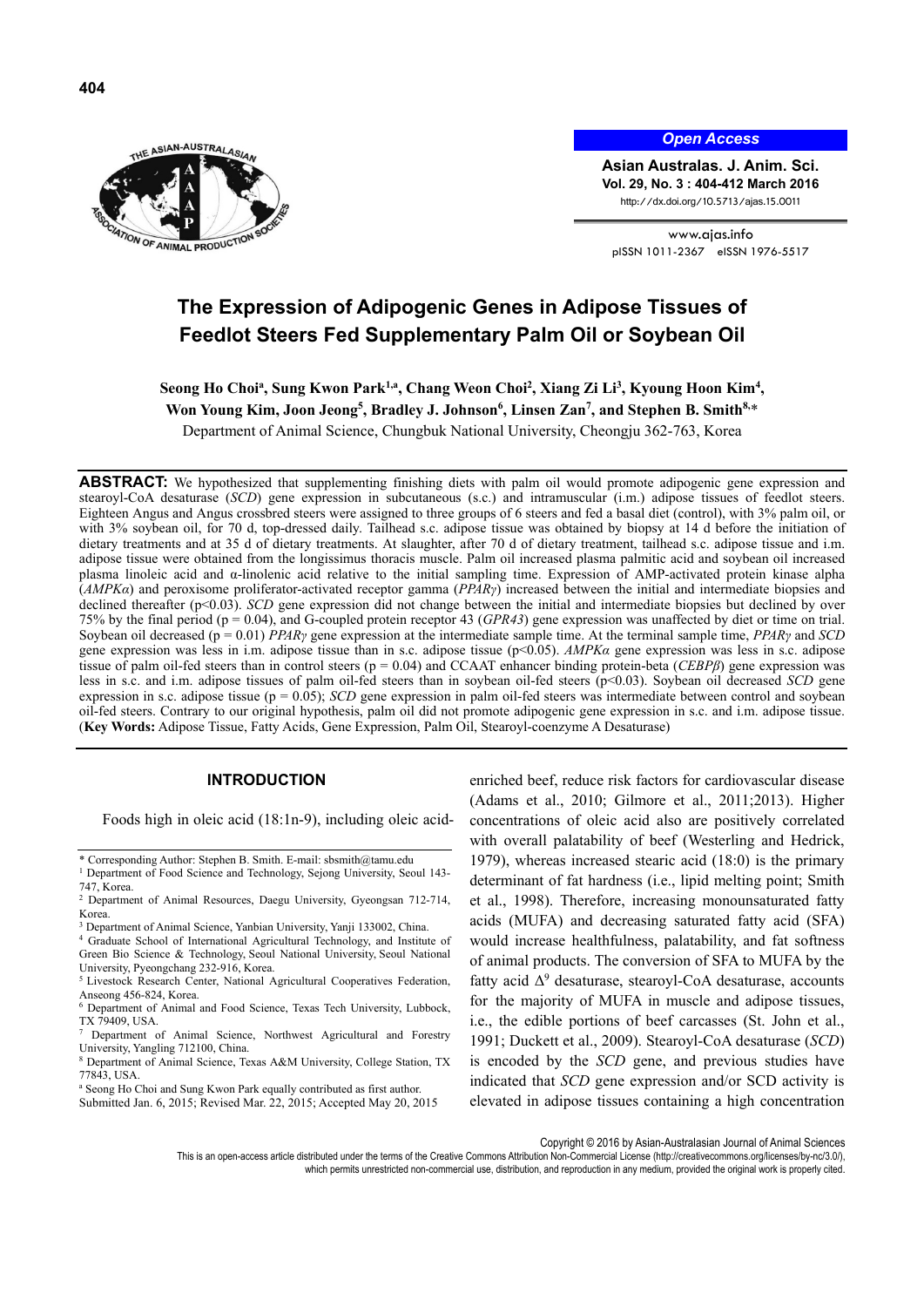of MUFA (Archibeque et al., 2005; Chung et al., 2007; Duckett et al., 2009).

We recently demonstrated that the SFA palmitic acid (16:0) and stearic acid (18:0) strongly promoted CCAAT enhancer binding protein-beta (*CEBPβ*) and carnitinepalmitoyl-CoA transferase-1beta (*CPT1β*) gene expression in intramuscular (i.m.) preadipocytes (Choi et al., 2015). Conversely, the MUFA oleic acid (18:1*cis*-9) and the polyunsaturated fatty acids (PUFA) linoleic (18:2n-6) and α-linolenic acid (18:3n-3) depressed *SCD* gene expression. Therefore, we hypothesized that supplementing the diets of beef cattle with palm oil, rich in palmitic acid, would increase adipogenic gene expression in subcutaneous (s.c.) and i.m. adipose tissues. We previously demonstrated that, relative to soybean oil, feeding 3% palm oil to cattle increased s.c. adipocyte size and the activities of nicotinamide adenine dinucleotide phosphate (NADP) malate dehydrogenase and glucose-6-phosphate dehydrogenase (Choi et al., 2013). Additionally, palm oil, which also is rich in oleic acid, decreased the ratio of palmitoleic acid (16:1n-7) to stearic acid (an index of SCD activity), so we further hypothesized the palm oil would decrease *SCD* gene expression. Soybean oil also was tested because it is rich in PUFA and also would be expected to decrease *SCD* gene expression.

In this study, we documented specific gene expression in s.c. and i.m. adipose tissue depots over the period of time when steers typically accumulate carcass adipose tissue, carnitine, and the genes *CEBPβ*, *SCD*, peroxisome proliferator-activated receptor gamma (*PPARγ*), AMPactivated protein kinase alpha (*AMPKα*), and G-coupled protein receptor 43 (*GPR43*) were selected as genetic markers of adipose tissue differentiation. The *CEBPß* gene product is involved in adipocyte proliferation, metabolism, and differentiation, and binds to promoter regions of adipogenic genes (Cao et al., 1991). Similarly, the *PPARγ* gene product is required for proper adipose tissue development (Tontonoz et al., 1994) and is expressed abundantly in differentiating bovine adipocytes (Smith et al., 2009). AMPK $\alpha$  activity inactivates energy-consuming processes such as fatty acid biosynthesis, while activating energy-producing processes such as fatty acid oxidation (Hardie, 2007). In response to activation by volatile fatty acids, *GPR43* activates cellular responses that subsequently depress triacylglycerol turnover (Hardie, 2007), thereby promoting adiposity. Acetate and propionate activate the *GPR43* receptor (Brown et al., 2003), which leads to a reduction in lipolysis (Ge et al., 2008). This in turn increases lipid accumulation in adipocytes and promotes metabolism of fatty acids and glucose in other tissues (Kimura et al., 2013). These effects may be attenuated by *AMPKα* (Yin et al., 2003), as expression of *AMPKα* promotes fatty acid oxidation by up-regulating *PPARγ* coactivator-1alpha (*PGC-1α*) gene expression (Wan et al., 2014). Because palm oil increases carcass adiposity and lipogenesis in s.c. adipose tissue (Choi et al., 2013), we hypothesized that palm oil would increase the expression of genes associated with adipogenesis (*CEBPβ*, *PPARγ*, *GPR43*, and *SCD*), and decrease *AMPKα* gene expression. We specifically investigated the effects of palm and soybean oil on adipose tissue depots because s.c. adipose tissue is readily accessible by biopsy technique, and because both s.c. and i.m. adipose tissues are important components of beef and beef products.

## **MATERIALS AND METHODS**

#### **Study design**

The experimental procedures were approved by the Texas A&M University Animal Care and Use Committee, Office of Research Compliance. We previously reported carcass quality, fatty acid composition, and *de novo* fatty acid synthesis in s.c. adipose tissue taken at slaughter in this same group of cattle (Choi et al., 2013). Briefly, 15 Angus and 13 Angus×Brahman crossbred steers from the Texas A&M University Research Center at McGregor, TX were grazed on native pasture until 12 mo of age. Steers were assigned to three groups of 9 or 10 steers at an average body weight (BW) of 364.5±7.6 kg. Steers were blocked by breed type, stratified by BW, and assigned randomly to dietary treatments within block and strata, such that resultant treatment groups consisted of 5 Angus steers and 4 to 5 Angus×Brahman crossbred steers, balanced for BW. Steers were adapted to a corn/milo finishing diet (Table 1) and Calan gates over a 14-d period and then fed the finishing diet free choice until they achieved a BW of 473.6±7.9 kg (approximately 15 mo of age). Steers then were fed the basal diet without additional fat (control), the basal diet with 3% palm oil, or the basal diet with 3% soybean oil, added as top dressings. The palm oil contained 43.6% palmitic acid, 4.6% stearic acid, 37.1% oleic acid, 10.4% linoleic acid, and 0.2% α-linolenic acid. The soybean oil contained 10.7% palmitic acid, 4.6% stearic acid, 22.8% oleic acid, 51.8% linoleic acid, and 6.9% α-linolenic acid. When mixed with the basal diet, the palm oil diet contained 20.4 g/kg palmitic acid and 21.1 g/kg oleic acid and the soybean oil diet contained 16.1 g/kg oleic acid, 28.9 g/kg linoleic acid, and 2.6 g/kg  $\alpha$ -linolenic acid (Table 2). Thus, palm oil was considered a source of supplementary palmitic and oleic acid, whereas soybean oil was a source of oleic, linoleic, and α-linolenic acid.

Steers were fed the experimental diets for 10 wk until they attained an average body weight of  $564.5\pm8.0$  kg. Biopsy samples of s.c. adipose tissue were taken as described previously (Martin et al., 1999) 14 d before the initiation of dietary treatment and at 35 d of dietary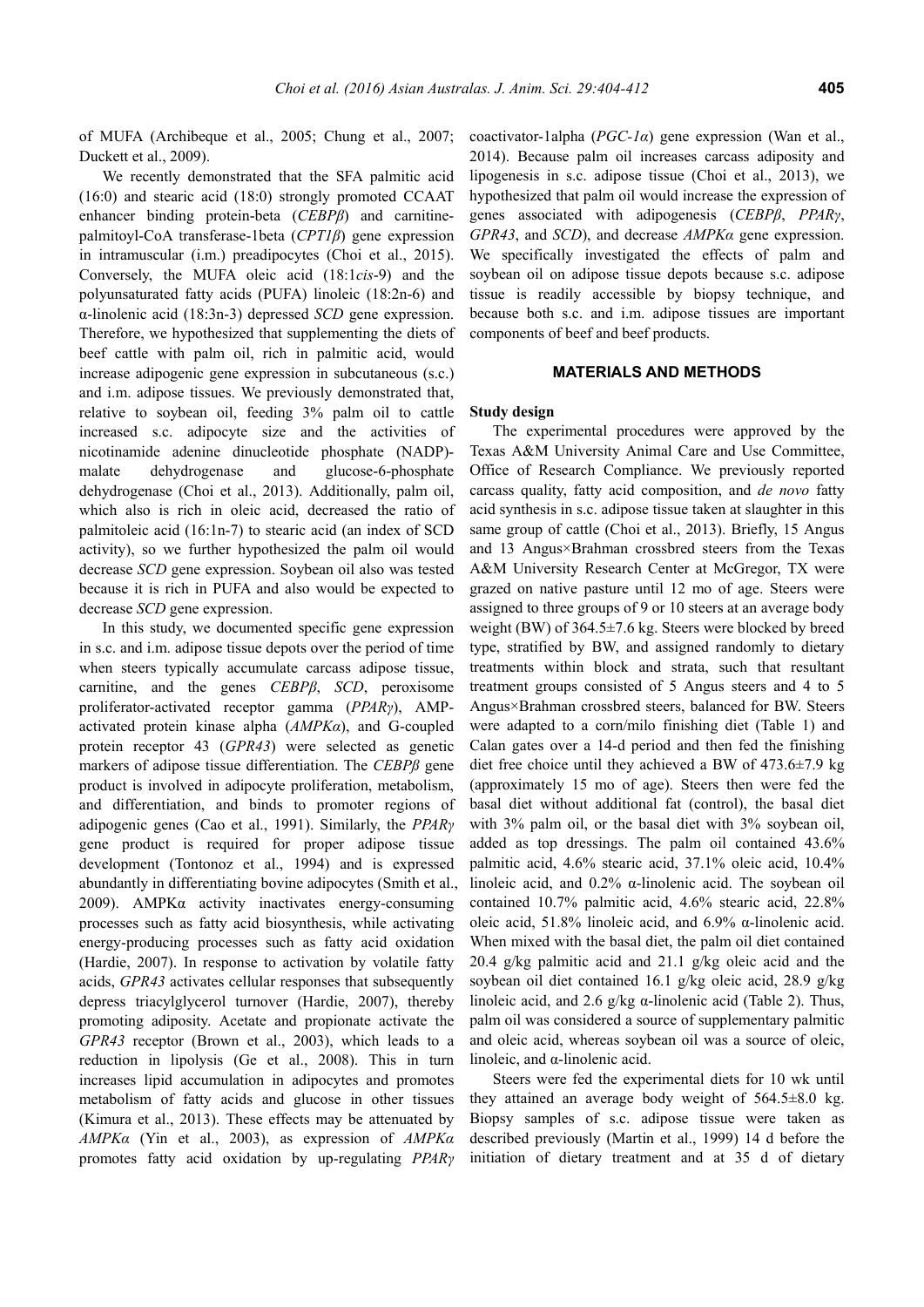**Table 1.** Ingredients and chemical composition of the corn-based, finishing diet of Angus steers

| Variable                                            | Basal (control) diet |
|-----------------------------------------------------|----------------------|
| Ingredients                                         |                      |
| Ground milo                                         | 20.00                |
| Ground corn                                         | 48.05                |
| Cottonseed meal                                     | 6.00                 |
| Cottonseed hulls                                    | 15.00                |
| Molasses                                            | 7.50                 |
| Limestone                                           | 0.96                 |
| Trace mineralized salt <sup>1</sup>                 | 0.56                 |
| Dicalcium phosphate                                 | 0.23                 |
| Potassium chloride                                  | 0.16                 |
| Zinc oxide                                          | 0.01                 |
| Ammonium sulfate                                    | 0.25                 |
| Vitamin premix <sup>2</sup>                         | 0.08                 |
| $R - 15003$                                         | 1.20                 |
| Total percentage                                    | 100.00               |
| Nutritional composition $(\%$ as fed <sup>4</sup> ) |                      |
| Dry matter                                          | 89.13                |
| Crude protein                                       | 11.16                |
| Calcium                                             | 0.52                 |
| Phosphorous                                         | 0.36                 |
| Energy content                                      |                      |
| NEm (Mcal/kg)                                       | 1.78                 |
| NEg (Mcal/kg)                                       | 1.17                 |

NEm, net energy of maintenance; NEg, net energy of gain.

<sup>1</sup> Trace mineralized salt: NaCl,  $98\%$ : Zn, 0.35%; Mn 0.28%; Fe, 0.175%; Cu, 0.035%; I, 0.007%; Co, 0.0007%.

2 Vitamin premix: vitamin A, 2,200,000 IU/kg; vitamin D, 1,100,000 IU/kg; vitamin E, 2,200 IU/kg.

3 R-1500: 1.65g monensin sodium (Rumensin) per kg.

4 Calculated values based on NRC (2000).

treatment. Briefly, the area was shaved and washed with iodine solution and ethanol. Three injections of lidocaine were used to anesthetize the area and a triangular flap of skin was lifted and underlying s.c. adipose tissue was removed. The flap was stapled shut and rinsed with 70%

**Table 2.** Fatty acid content (g/kg feed) of the basal (control) diet and diets containing 3% added palm oil or 3% soybean oil

| Fatty acid   | Diet $(g/kg \text{ feed})$ |              |                 |  |  |  |  |
|--------------|----------------------------|--------------|-----------------|--|--|--|--|
|              | Control <sup>1</sup>       | Palm $oil^2$ | Soybean $oil^2$ |  |  |  |  |
| 14:0         | 0.14                       | 0.46         | 0.15            |  |  |  |  |
| 16:0         | 6.53                       | 20.45        | 9.75            |  |  |  |  |
| $16:1cis-9$  | 0.12                       | 0.17         | 0.14            |  |  |  |  |
| 18:0         | 1.01                       | 2.47         | 2.18            |  |  |  |  |
| $18:1cis-9$  | 9.23                       | 21.06        | 16.08           |  |  |  |  |
| $18:1cis-11$ | 0.34                       | 0.54         | 0.79            |  |  |  |  |
| $18:2n-6$    | 13.44                      | 16.78        | 28.97           |  |  |  |  |
| $18:3n-3$    | 0.60                       | 0.66         | 2.69            |  |  |  |  |

<sup>1</sup> Basal diet contained 31.9 g total lipid/kg.

<sup>2</sup> Palm oil and soybean oils were added at 3% of the diet, added as top dressing.

ethanol.

After 70 d of dietary treatment, the steers were transported to and harvested at the Texas A&M University Rosenthal Meat Science and Technology Center. The 8th to 11th longissimus thoracis rib section was removed immediately after the hide was removed (approximately 20 min postmortem). The entire rib muscle section was placed in oxygenated 37°C, Kreb Henseleit buffer containing 5 m*M* glucose and transported to the laboratory. Intramuscular adipose tissue was dissected from the muscle, snap frozen in liquid nitrogen, and stored at –80°C until used for RNA extraction. Subcutaneous adipose tissue was removed from the tailhead region, adjacent to previous biopsy sites, snap frozen, and stored at –80°C.

# **RNA extraction and real-time polymerase chain reaction**

Gene expression in s.c. and i.m. adipose tissues was measured using the primers as described previously (Smith et al., 2012). Total RNA was extracted with Tri Reagent (Sigma Chemicals, St. Louis, MO, USA), and the concentration of RNA was quantified with a NanoDrop ND-100 Spectrophotometer (Thermo Scientific, Washington, DC, USA). Quantitative real-time polymerase chain reaction (qPCR) was used to analyze the expression of *CEBPβ*, *SCD*, *PPARγ*, *AMPKα*, and *GPR43*. Primers used for qPCR are listed in Table 3. The 40S ribosomal protein S9 (*RPS9*) was used as an endogenous gene expression control. Complementary DNA (cDNA) was produced from 1 μg RNA using TaqMan Reverse Transcriptase Reagents (Applied Biosystems, Foster City, CA, USA) by the protocol recommended by the manufacturer. Random hexamers were used as primers in cDNA synthesis. Measurement of the relative quantity of the cDNA of interest was carried out using TAMRA PCR Master Mix (Applied Biosystems, USA), appropriate forward and reverse primers, and 1 μL of the cDNA mixture. Assays were performed in the GeneAmp 5700 Sequence Detection System (Applied Biosystems, USA) using thermal cycling parameters recommended by the manufacturer (40 cycles of 15 s at 95°C and 1 min at 60°C). Titration of each set of mRNA primers against increasing amounts of cDNA yielded linear responses with slopes between  $-2.8$  and  $-3.0$ . In order to reduce the effect of assay-to-assay variation in the qPCR assay, all values were calculated relative to a calibration standard run on every qPCR assay. Commercially available eukaryotic *RPS9* DNA primers and probes were used as an endogenous control (Applied Biosystems, USA; GeneBank Accession #X03205). The ABI Prism 7000 detection system (Applied Biosystems, USA) was used to perform the assay utilizing the thermal cycling variables recommended by the manufacturer (50 cycles of 15 s at 95°C and 1 min at 60°C).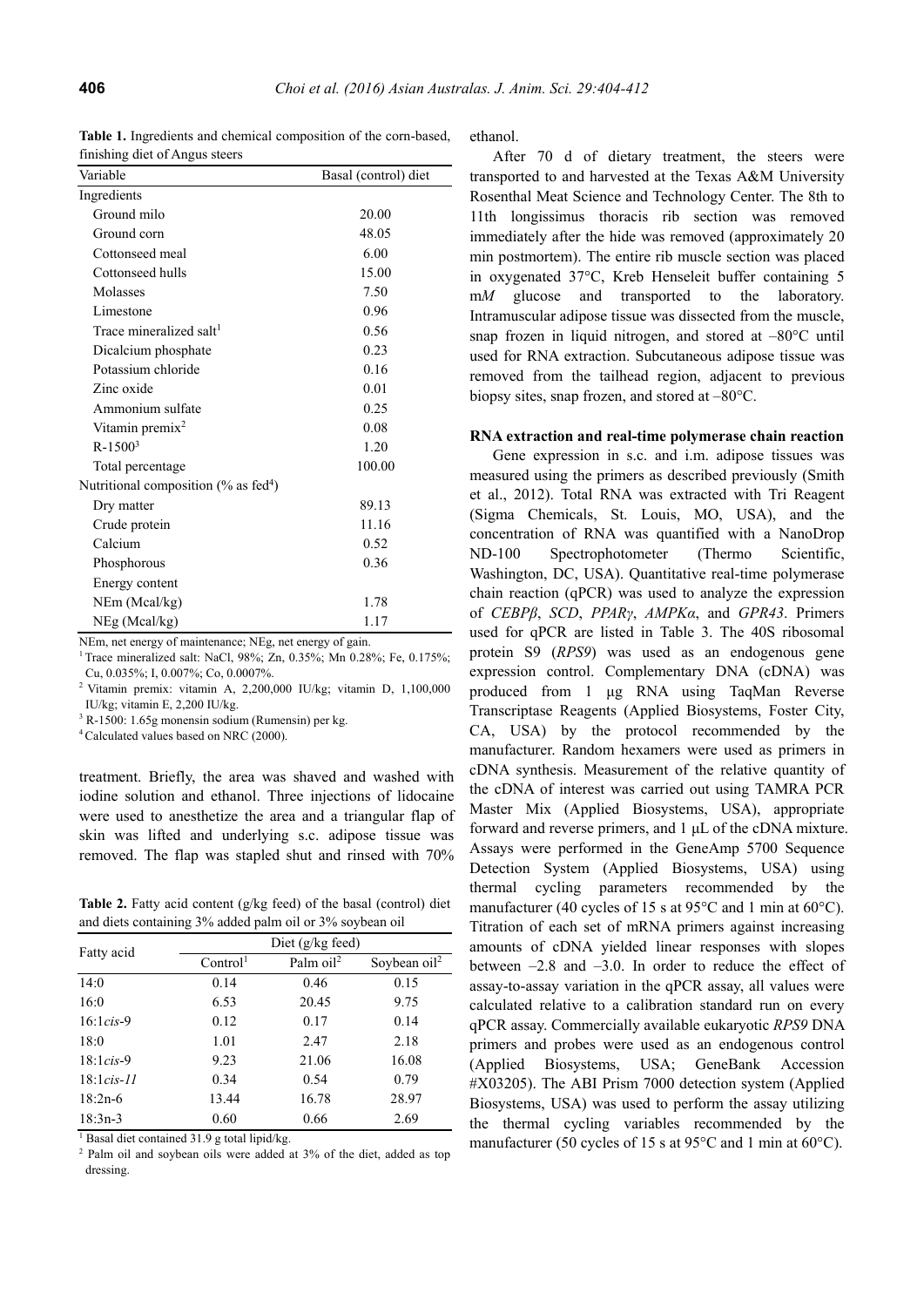| Maker gene        | Gene no.     |              | Sequence $(5'$ to $3')$            |  |  |  |  |
|-------------------|--------------|--------------|------------------------------------|--|--|--|--|
| RPS9              | DT860044     | Forward      | GAGCTGGGTTTGTCGCAAAA               |  |  |  |  |
|                   |              | Reverse      | GGTCGAGGCGGGACTTCT                 |  |  |  |  |
|                   |              | Taqman probe | 6FAM-ATGTGACCCCGCGGAGACCCTTC-TAMRA |  |  |  |  |
| AMPKa             | NM 001109802 | Forward      | <b>ACCATTCTTGGTTGCTGAAACTC</b>     |  |  |  |  |
|                   |              | Reverse      | <b>CACCTTGGTGTTTGGATTTCTG</b>      |  |  |  |  |
|                   |              | Taqman probe | 6FAM-CAGGGCGCGCCATACCCTTG-TAMRA    |  |  |  |  |
| $CEBP\beta$       | NM 176788    | Forward      | <b>CCAGAAGAAGGTGGAGCAACTG</b>      |  |  |  |  |
|                   |              | Reverse      | TCGGGCAGCGTCTTGAAC                 |  |  |  |  |
|                   |              | Taqman probe | 6FAM-CGCGAGGTCAGCACCCTGC-TAMRA     |  |  |  |  |
| GPR43             | FJ562212     | Forward      | GGCTTTCCCCGTGCAGTA                 |  |  |  |  |
|                   |              | Reverse      | <b>ATCAGAGCAGCGATCACTCCAT</b>      |  |  |  |  |
|                   |              | Taqman probe | 6FAM-AAGCTGTCCCGCCGGCCC-TAMRA      |  |  |  |  |
| PPAR <sub>Y</sub> | NM 181024    | Forward      | <b>ATCTGCTGCAAGCCTTGGA</b>         |  |  |  |  |
|                   |              | Reverse      | TGGAGCAGCTTGGCAAAGA                |  |  |  |  |
|                   |              | Taqman probe | 6FAM-CGCGAGGTCAGCACCCTGC-TAMRA     |  |  |  |  |
| <b>SCD</b>        | AB075020     | Forward      | <b>TGCCCACCACAAGTTTTCAG</b>        |  |  |  |  |
|                   |              | Reverse      | GCCAACCCACGTGAGAGAAG               |  |  |  |  |
|                   |              | Taqman probe | 6FAM-CCGACCCCCACAATTCCCG-TAMRA     |  |  |  |  |

**Table 3.** Forward and reserve primers and probes for real-time polymerase chain reaction for specific gene mRNA

*RPS9*, ribosomal protein S9; *AMPKα*, AMP-activated protein kinase alpha; *CEBPβ*, CCAAT enhancer binding protein-beta; *GPR43*, G-coupled protein receptor 43; *PPARγ*, peroxisome proliferator-activated receptor gamma; *SCD*, stearoyl-CoA desaturase.

# **Fatty acid composition of the diet and adipose tissue**

Total lipids of the diets (5 g) and i.m. adipose tissue (100 mg) were extracted and fatty acid methyl esters (FAME) were prepared as described previously (Archibeque et al., 2005). The diets were sampled at three intervals and the data pooled (Table 2). FAME were analyzed by GC-FID (model CP-3800 equipped with a CP-8200 auto-sampler; Varian Inc, Palo Alto, CA, USA). Separation of FAME was accomplished on a fused silica capillary column (100 m $\times$ 0.25 mm ID) (model CP-3800, Varian Inc, USA) with the helium as carrier gas (flow rate  $=$ 1.7 mL/min). One microliter of sample was injected with the split ratio of 100:1 at 270°C. Oven temperature was set at 165°C for 65 min and then increased to 235°C (°C/min) and held for 15 min. Flame ionization detector (FID) detected the signal at 270°C. An authentic standard (GLC 68D, Nu-chek Prep, Waterville, MN, USA) was used to confirm the identity of each peak.

#### **Statistical analyses**

Data were analyzed using the general linear mixed models (GLMM) procedures of IBM SPSS version 20.0 (IBM Co., Armonk, NY, USA) as appropriate for completely randomized designs. The model tested the main effects of diet, time on feed, and the diet×time on feed interaction. At slaughter, the adipose tissue depot (s.c. vs i.m.), diet, and adipose tissue×diet effects were tested. Means were separated by the Fisher's protected least significant difference and considered different at  $p<0.05$ , although trends ( $p \le 0.10$ ) also are discussed.

## **RESULTS**

Palm oil had no effect on average daily gain (ADG), average daily intake (ADI), or the gain:feed ratio (G:F), whereas soybean oil depressed ADG ( $p = 0.02$ ), ADI ( $p =$ 0.04) and G:F ( $p = 0.05$ ), relative to control and palm oilfed steers (Table 4). However, final BW ( $p = 0.19$ ) and carcass weight ( $p = 0.45$ ) were unaffected by supplemental dietary oils. Marbling scores tended  $(p<0.09)$  to be different between palm oil-fed steers (Modest<sup>09</sup>) and soybean oil-fed steers (Small<sup>55</sup>). Neither palm oil nor soybean oil significantly affected 12th thoracic rib fat thickness or kidney, pelvic, and heart fat  $(p \ge 0.15)$ .

The proportion of palmitic acid in plasma increased between the initial and intermediate sampling periods in the palm oil-fed steers (diet×time  $p = 0.002$ ) (Figure 1). There also was a main diet effect for plasma palmitic acid ( $p =$ 0.002); palmitic acid was highest in palm oil-fed steers and lowest in soybean oil-fed steers. Plasma oleic acid was lowest in the soybean oil-fed steers (diet  $p = 0.04$ ), whereas plasma linoleic acid and α-linolenic acid were highest in soybean oil-fed steers at the intermediate and final sampling periods (diet×time  $p = 0.05$  and 0.01, respectively) (Figure 1). Dietary treatment effects were not significant for stearic acid, palmitoleic acid, or *cis*-vaccenic acid (18:1n-7; p≥0.17) (data not shown in tabular form).

The diet×time interaction was not significant for any gene measured in this study, so only the main effects of diet, time, and adipose tissue depot are reported. *AMPKα* and *PPARγ* gene expression in s.c. adipose tissue increased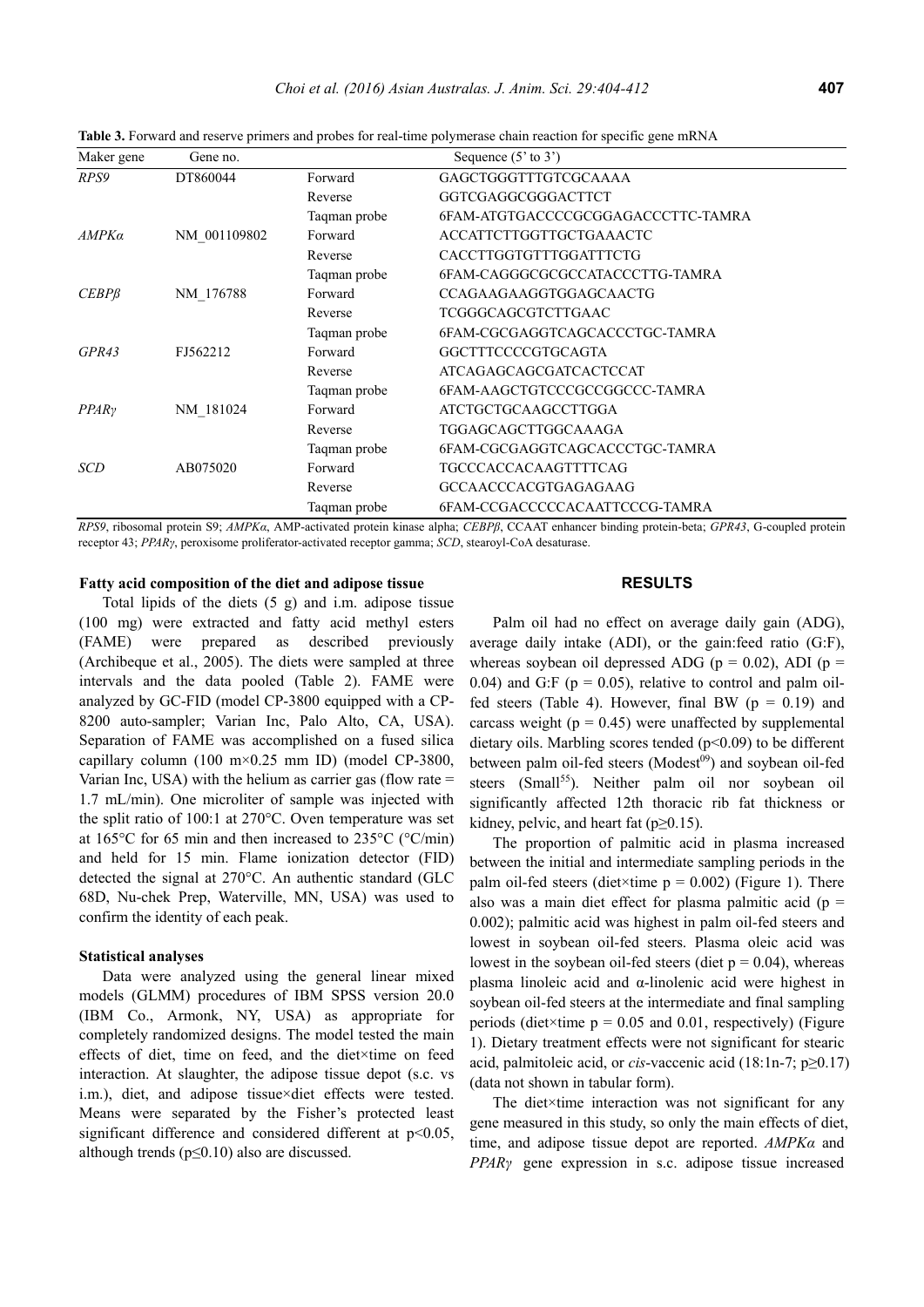| $-$ 9) OF 570 SOYDE 211 OII (11 – 9) |                   |                        |                   |            |         |  |  |
|--------------------------------------|-------------------|------------------------|-------------------|------------|---------|--|--|
| Item                                 |                   | Treatment <sup>1</sup> |                   |            |         |  |  |
|                                      | Control           | Palm oil               |                   | <b>SEM</b> | p-value |  |  |
| Initial live weight (kg)             | 469.5             | 470.9                  | 478.2             | 7.9        | 0.29    |  |  |
| Final live weight (kg)               | 567.7             | 571.4                  | 553.6             | 8.0        | 0.19    |  |  |
| $ADG$ (kg/d)                         | 1.06 <sup>a</sup> | 1.10 <sup>a</sup>      | 0.76 <sup>b</sup> | 0.06       | 0.02    |  |  |
| $ADI$ (kg/d)                         | $10.2^{\rm a}$    | 10.0 <sup>a</sup>      | 9.0 <sup>b</sup>  | 0.3        | 0.04    |  |  |
| G: F                                 | $0.10^a$          | 0.11 <sup>a</sup>      | 0.08 <sup>b</sup> | 0.01       | 0.05    |  |  |
| Marbling score <sup>1</sup>          | 479.0             | 508.9                  | 455.6             | 14.1       | 0.09    |  |  |
| 12th rib fat thickness (cm)          | 1.87              | 1.95                   | 1.72              | 0.09       | 0.16    |  |  |
| Ribeye area $(cm2)$                  | 81.8              | 81.1                   | 80.8              | 1.2        | 0.37    |  |  |
| KPH(%)                               | 2.30              | 2.61                   | 2.50              | 0.12       | 0.15    |  |  |

**Table 4.** Growth and carcass characteristics of feedlot steers fed a basal finishing diet  $(n = 10)$  or diets supplemented with 3% palm oil  $(n = 10)$  $= 90/2 - 1.$  so  $= 1/\sqrt{2}$ 

SEM, standard error of the mean; ADG, average daily gain; ADI, average daily intake; G:F, gain:feed ratio; KPH, kidney, pelvic, and heart fat.

<sup>1</sup> Marbling score: 400, small; 500, modest.

ab Means in rows not bearing a common superscript differ, p<0.05.



**Figure 1.** Plasma palmitic acid (A), oleic acid (B), linoleic acid (C), and α-linolenic acid (D) in steers fed a corn-based, control diet or the corn-based diet containing 3% palm oil or 3% soybean oil. p-values: (A) diet  $p = 0.002$ , time  $p = 0.001$ , diet×time  $p = 0.002$ ; (B) diet  $p = 0.04$ , time  $p = 0.0001$ , diet×time  $p = 0.38$ ; (C) diet  $p = 0.004$ , time  $p = 0.24$ , diet×time  $p = 0.05$ ; (D) diet  $p = 0.001$ , time  $p = 0.06$ , diet×time  $p = 0.01$ .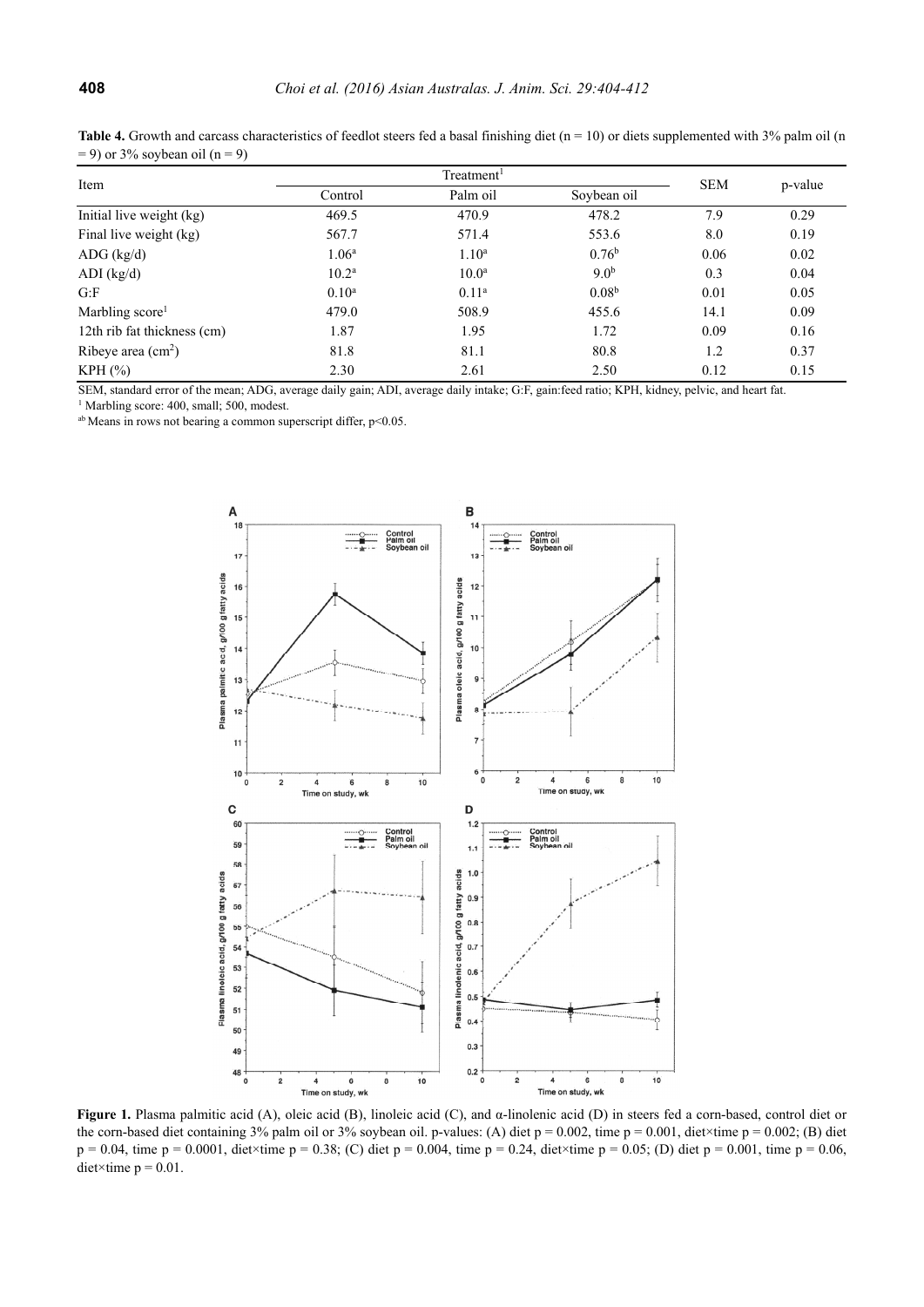Table 5. Gene expression in biopsy samples of tailhead subcutaneous adipose tissue (initial, d–14; intermediate, d 35) and tailhead subcutaneous adipose tissue taken at slaughter (d 70) (data pooled across diets)

| Gene              |                   | Day <sup>1</sup>  | <b>SEM</b>        | p-value |      |
|-------------------|-------------------|-------------------|-------------------|---------|------|
|                   | $d - 14$          | d <sub>35</sub>   | $d$ 70            |         |      |
| AMPKa             | 1.58 <sup>b</sup> | 4.44a             | 2.09 <sup>b</sup> | 0.43    | 0.01 |
| $CEBP\beta$       | 1.35              | 1.69              | 1.78              | 0.22    | 0.16 |
| GPR43             | 3.81              | 1.66              | 3.12              | 0.54    | 0.12 |
| PPAR <sub>Y</sub> | 2.86 <sup>b</sup> | 9.44 <sup>a</sup> | 1.10 <sup>b</sup> | 1.10    | 0.01 |
| SCD               | $2.45^{\rm a}$    | 2.89 <sup>a</sup> | 0.86 <sup>b</sup> | 0.36    | 0.04 |

*AMPKα*, AMP-activated protein kinase alpha; *CEBPβ*, CCAAT enhancer binding protein-beta; *GPR43*, G-coupled protein receptor 43; *PPARγ*, peroxisome proliferator-activated receptor gamma; *SCD*, stearoyl-CoA desaturase.

<sup>1</sup> Initial, 14 d prior to initiating feeding trial; Intermediate, 35 d on feeding trial; Slaughter, 70 d on feeding trial.

 $a<sup>b</sup>$  Means in rows not bearing a common superscript differ,  $p<0.05$ .

between the initial and intermediate biopsies and declined thereafter  $(p = 0.01$ ; data pooled across diets) (Table 5). *SCD* gene expression did not change between the initial and intermediate s.c. adipose tissue biopsies but declined by over 75% between the intermediate and final periods ( $p =$ 0.04). There were no differences across time on study for *CEBPβ* or *GPR43* gene expression.

At the intermediate sampling period (d 35), soybean oil decreased *PPARγ* gene expression (Table 6). Palm oil tended (p = 0.08) to increase *AMPKα* gene expression. Neither palm oil nor soybean oil affected *CEBPβ*, *GPR43*, or *SCD* gene expression at the intermediate sampling period

**Table 6.** Diet main effects for gene expression in subcutaneous adipose tissue of feedlot steers fed a basal finishing diet ( $n = 6$ ) or the basal diet supplemented with  $3\%$  palm oil (n = 6) or  $3\%$ soybean oil ( $n = 6$ ) for 35 d (intermediate sample)

| Gene              |           | <b>SEM</b>         | p-value           |      |      |
|-------------------|-----------|--------------------|-------------------|------|------|
|                   | Control   | Palm oil           | Soybean oil       |      |      |
| AMPKa             | 4.30      | 6.65               | 2.82              | 0.90 | 0.08 |
| $CEBP\beta$       | 1.17      | 2.46               | 1.37              | 0.35 | 0.17 |
| GPR43             | 3.47      | 1.05               | 0.91              | 0.65 | 0.15 |
| PPAR <sub>Y</sub> | $13.21^a$ | 13.84 <sup>a</sup> | 2.91 <sup>b</sup> | 2.11 | 0.01 |
| SCD               | 3.25      | 2.39               | 3.01              | 0.68 | 0.31 |

*AMPKα*, AMP-activated protein kinase alpha; *CEBPβ*, CCAAT enhancer binding protein-beta; *GPR43*, G-coupled protein receptor 43; *PPARγ*, peroxisome proliferator-activated receptor gamma; *SCD*, stearoyl-CoA desaturase.

 $a<sup>b</sup>$  Means in rows not bearing a common superscript differ,  $p<0.05$ .

(p≥0.15). However, *CEBPβ* gene expression was numerically lowest in s.c. adipose tissue of the soybean oilfed steers, which was consistent with the low level of *PPARγ* gene expression observed adipose tissue of the soybean oil-fed steers.

There were greater proportions of SFA in i.m. adipose tissue and correspondingly lesser proportions of MUFA in i.m. adipose tissue, relative to s.c. adipose tissue (Table 7). Palm oil decreased palmitoleic acid in s.c. adipose tissue and a similar tendency was observed in i.m. adipose tissue  $(p = 0.10)$ . Similarly, the lowest proportion of *cis*-vaccenic acid was observed in s.c. and i.m. adipose tissues of palm oil-fed steers (p≤0.04). Intramuscular adipose tissue of soybean oil-fed steers tended ( $p = 0.10$ ) to have a greater

**Table 7.** Tissue and diet effects for fatty acid composition and gene expression in subcutaneous and intramuscular adipose tissues taken at slaughter from feedlot steers fed a basal finishing diet (n = 6) or the basal diet supplemented with 3% palm oil (n = 6) or 3% soybean oil  $(n = 6)$ 

| Fatty acid                     | Subcutaneous adipose tissue <sup>1</sup> |                   |                    |            | Intramuscular adipose tissue |                   |                   |                   |            |         |
|--------------------------------|------------------------------------------|-------------------|--------------------|------------|------------------------------|-------------------|-------------------|-------------------|------------|---------|
| $(g/100 g)$ total fatty acids) | Control                                  | Palm oil          | Soybean oil        | <b>SEM</b> | p-value                      | Control           | Palm oil          | Soybean oil       | <b>SEM</b> | p-value |
| $16:0^2$                       | 27.91                                    | 26.95             | 26.70              | 0.37       | 0.09                         | 31.88             | 32.22             | 31.43             | 0.19       | 0.14    |
| $16:1n-73$                     | 5.00 <sup>a</sup>                        | 3.73 <sup>b</sup> | 4.30 <sup>ab</sup> | 0.24       | 0.05                         | 3.66              | 3.32              | 3.62              | 0.15       | 0.10    |
| $18:0^2$                       | $10.43^{b}$                              | $12.55^a$         | $12.58^{a}$        | 0.54       | 0.02                         | 14.72             | 15.00             | 14.82             | 0.47       | 0.39    |
| $18:1n-93$                     | 42.94                                    | 42.70             | 42.85              | 0.60       | 0.22                         | 34.92             | 35.91             | 35.03             | 0.54       | 0.26    |
| $18:1n-73$                     | 1.83 <sup>a</sup>                        | 1.36 <sup>b</sup> | 1.46 <sup>b</sup>  | 0.07       | 0.01                         | 0.97 <sup>a</sup> | 0.50 <sup>b</sup> | $0.66^{ab}$       | 0.09       | 0.04    |
| $18:2n-6$                      | 1.84                                     | 1.90              | 2.04               | 0.08       | 0.18                         | 1.67              | 1.63              | 1.88              | 0.07       | 0.10    |
| $18:3n-3^3$                    | 0.08                                     | 0.07              | 0.10               | 0.01       | 0.22                         | 0.02              | 0.01              | 0.01              | 0.01       | 0.17    |
| $18:2cis-9, trans-113$         | 0.67                                     | 0.60              | 0.65               | 0.04       | 0.25                         | 0.04              | 0.04              | 0.01              | 0.02       | 0.17    |
| AMPKa                          | 2.78 <sup>a</sup>                        | 2.19 <sup>b</sup> | $2.46^{ab}$        | 0.25       | 0.04                         | 2.16              | 1.93              | 1.84              | 0.21       | 0.31    |
| CEBPB                          | $1.63^{ab}$                              | 1.14 <sup>b</sup> | 2.72 <sup>a</sup>  | 0.35       | 0.03                         | $1.51^{ab}$       | 0.74 <sup>b</sup> | 1.98 <sup>a</sup> | 0.41       | 0.01    |
| GPR43                          | 2.99                                     | 3.83              | 3.08               | 0.92       | 0.24                         | 3.50              | 4.89              | 1.65              | 1.06       | 0.17    |
| $PPARy^3$                      | 1.00                                     | 1.26              | 1.02               | 0.21       | 0.31                         | 0.58              | 0.43              | 0.41              | 0.09       | 0.25    |
| SCD <sup>3</sup>               | 1.85 <sup>a</sup>                        | $1.04^{ab}$       | 0.66 <sup>b</sup>  | 0.14       | 0.05                         | 0.08              | 0.13              | 0.04              | 0.03       | 0.16    |

SEM, standard error of the mean; *AMPKα*, AMP-activated protein kinase alpha; *CEBPβ*, CCAAT enhancer binding protein-β; *GPR43*, G-coupled protein receptor 43; *PPARγ*, peroxisome proliferator-activated receptor gamma; *SCD*, stearoyl-CoA desaturase. 1

<sup>1</sup> Data for subcutaneous adipose tissue derived from Choi et al. (2013).

<sup>2</sup> Intramuscular adipose tissue > subcutaneous adipose tissue,  $p$ <0.05 (data pooled across dietary treatments).

<sup>3</sup> Intramuscular adipose tissue < subcutaneous adipose tissue,  $p$ <0.05 (data pooled across dietary treatments). <sup>ab</sup> Means in rows not bearing a common superscript differ,  $p$ <0.05.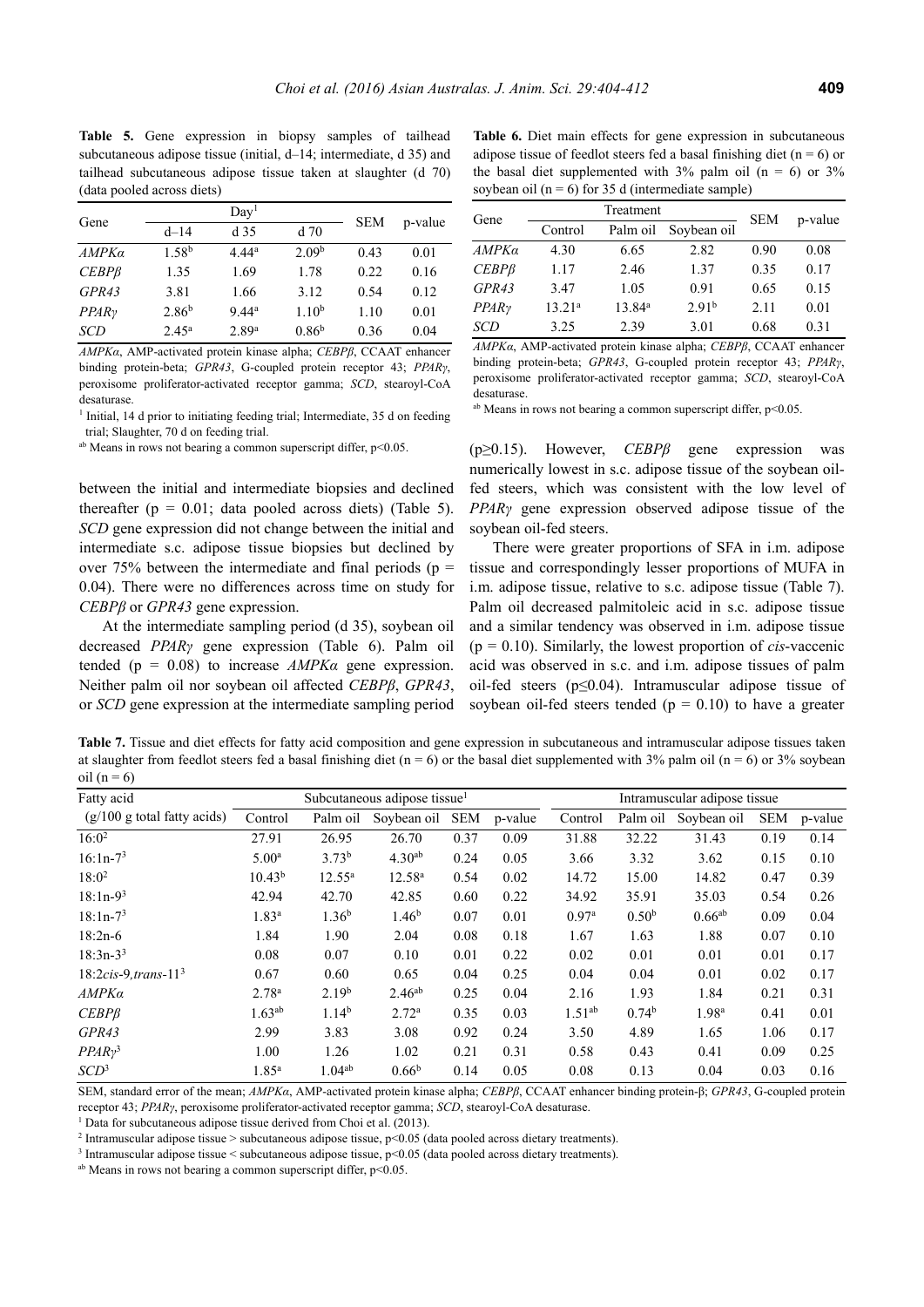proportion of linoleic acid than control and palm oil-fed steers.

In samples collected at slaughter, *PPARγ* and *SCD* gene expression was less in i.m. adipose tissue than in s.c. adipose tissue (p<0.05) (Table 6), and *SCD* mRNA was barely detectable in i.m. adipose tissue. Palm oil decreased *AMPKa* gene expression in s.c. adipose tissue ( $p = 0.04$ ). *CEBPβ* gene expression was higher in s.c. and i.m. adipose tissue of soybean oil-fed steers than in palm oil-fed steers and was intermediate in adipose tissues of control steers (p≤0.03). Soybean oil decreased *SCD* gene expression in s.c. adipose tissue ( $p = 0.05$ ); *SCD* gene expression in palm oilfed steers was intermediate between control and soybean oil-fed steers.

## **DISCUSSION**

In a study with Korean Hanwoo cattle (Song et al., 2010), 7% supplementary soybean oil (DM basis) depressed feed intake, ADG, and G:F, similar to results of the current study. However, Engle et al. (2000) earlier reported that 4% supplementary soybean oil had no effect on ADG, ADI, or G:F, but depressed marbling scores, whereas Ludden et al. (2009) later reported that 5% supplemental soybean oil had no effect on production or carcass traits of Gelbvieh×Angus cross bred steers. The previous studies and the current study differed in many aspects of experimental design, but in none of these studies did soybean oil increase ADG, G:F, or marbling scores.

Changes in plasma fatty acid composition indicated at least partial absorption of fatty acids provided by the oil supplements. The proportion of plasma palmitic acid was greatest in palm oil-fed steers and proportions of linoleic acid and α-linolenic acid were greatest in the soybean oilfed steers at the intermediate and final sampling times. The increase in plasma PUFA in the soybean oil-fed steers indicated that at least a portion of these fatty acids escaped ruminal biohydrogenation. We expected plasma oleic acid to be elevated in response to palm oil supplementation, but this was not observed. Instead, there was no difference in the proportion of plasma oleic acid between the control and palm oil-fed steers, even though palm oil provided an additional 12 g oleic acid per kg of feed.

In plasma from the control and palm oil-fed steers, oleic acid steadily increased and linoleic acid decreased over time. It is not possible to discern from these data if these changes in plasma fatty acid composition reflected changes in hepatic fatty acid metabolism or ruminal biohydrogenation. Steers supplemented with soybean oil grew less efficiently, suggesting that the supplemental dietary PUFA in soybean oil were affecting ruminal fermentation. Conversely, the increase in plasma oleic acid could have been caused by a possible increase in hepatic SCD activity with time on feed, but we have not documented the effects of time on feed on *SCD* gene expression or SCD activity in bovine liver.

Bovine s.c. adipose tissue is the primary site for fatty acid elongase and SCD activity in cattle (St. John et al., 1991; Archibeques et al., 2005), and the fatty acid elongase and Δ9 desaturase enzymes work in concert to convert palmitic acid first to stearic acid and subsequently to oleic acid. The elevation in adipose tissue stearic acid caused by palm oil is consistent with a rapid conversion of supplementary palmitic acid to stearic acid. Alternatively, palmitic acid can be desaturated to palmitoleic acid by SCD, and palmitoleic acid subsequently can be elongated to *cis*vaccenic acid. However, palm and soybean oil depressed the proportions of both palmitoleic acid and *cis*-vaccenic acid in s.c. adipose tissue. These data indicate that palm and soybean oil depressed Δ9 desaturation of palmitic acid, a conclusion that is consistent with the reduction in *SCD* gene expression caused by the supplemental oils. Palm and soybean oil had lesser but similar effects on palmitoleic and *cis*-vaccenic acid in i.m. adipose tissue, although there was not a detectable effect of supplemental oils on *SCD* gene expression in i.m. adipose tissue.

Joseph et al. (2010) reported that adding high levels of corn oil  $(0.62 \text{ kg/d})$ , or approximately  $6\%$ ) to the diets of Angus steers depressed *SCD*, *PPARγ*, *CEBPα*, fatty acid synthase, and acetyl-CoA carboxylase gene expression, but increased lipoprotein lipase, and sterol regulatory elementbinding protein gene expression; these effects were attributed to the high concentration of linoleic acid in the corn oil. The decrease in *SCD* gene expression and increase in *CEBPβ* gene expression we observed in s.c. adipose tissue taken slaughter in soybean oil-supplemented steers are similar to the results reported by Joseph et al. (2010) and provide additional support for the effects of dietary PUFA on adipose tissue gene expression during growth.

In these same cattle, we reported that, relative to palm oil, feeding 3% soybean oil to cattle decreased s.c. adipocyte size and the activities of NADP-malate dehydrogenase and glucose-6-phosphate dehydrogenase (Choi et al., 2013). In a separate study, we reported that the SFA palmitic acid and stearic acid strongly promoted *CEBPβ* and *CPT1β* gene expression in i.m. preadipocytes (Choi et al., 2015), whereas oleic acid and linoleic acid depressed *SCD* gene expression. We conclude that the depression in *SCD* gene expression in s.c. adipose tissue of soybean oil-supplemented steers was caused by the high concentration of linoleic acid in soybean oil. Furthermore, supplemental palm oil did not significantly depress *SCD* gene expression in this study, possibly because SFA in palm oil may attenuated the effects of oleic acid on *SCD* gene expression *in vivo* (Choi et al., 2015).

At the intermediate sampling period, *AMPKα* and *CEBPβ* gene expression was numerically higher in s.c.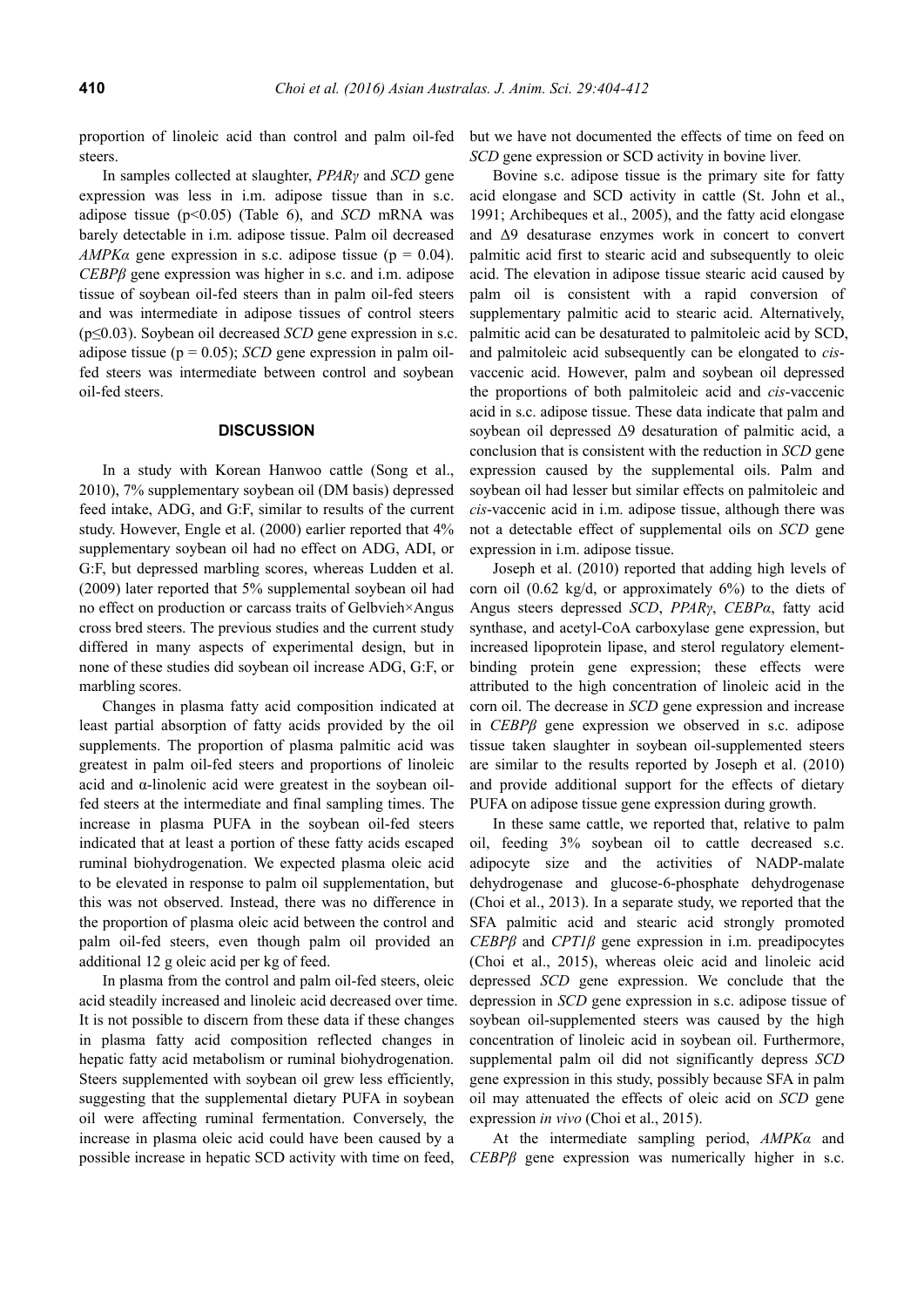adipose tissue of palm oil-fed steers than in adipose tissue from control or soybean oil-fed steers. Although not statistically significant, these data are similar to results with cultured preadipocytes, in which *AMPKα* and *CEBPβ* gene expression was higher in cultures containing supplemental SFA than in cultures containing unsaturated fatty acids (Choi et al., 2015). Underwood et al. (2007) reported lower AMPK phosphorylation in muscle that had abundant i.m. lipid than in muscle low in i. m. lipid. We cannot discern from this or our previous study of gene expression in adipose tissue of growing cattle (Smith et al., 2012) whether changes in *AMPKα* mRNA with age or supplemental oil treatment were associated with greater AMPK activity, as AMPK protein amount and phosphorylation were not measured. The current data indicate that the decline in *PPARγ* and *SCD* gene expression between d 35 and d 70 was accompanied with a decrease in *AMPKα* gene expression as s.c. adipose tissue became less metabolically active in the older cattle. Similarly, the somewhat lower *AMPKα* gene expression in soybean oil-fed steers at the intermediate sampling point was consistent with an overall depression of adipose tissue metabolism by soybean oil.

We have demonstrated previously that *PPARγ* and *SCD* gene expression and catalytic activity are in less in i.m. adipose tissue than in s.c. adipose tissue (Archibeque et al., 2005; Choi et al., 2013), and the same results for gene expression were observed in this study. *SCD* gene expression was barely detectable in i.m. adipose tissue, so it was not possible to demonstrate an effect of supplemental oils in this tissue. In a previous study, we demonstrated that *CEBPβ* and *PPARγ* gene expression declined markedly between 14 and 16 mo of age, whereas *GPR43* gene expression increased nearly 10-fold and *SCD* and *AMPKα* gene expression did not change during this period (Smith et al., 2012). Our previous (Martin et al., 1999; Smith et al., 2012) and current studies suggest that adipogenic gene expression declines in s.c. adipose during the late phases of carcass fattening. Similarly, gene expression associated with lipid filling of adipocytes (e.g., *GPR43* gene expression) is elevated in fatter cattle, promoting additional carcass adiposity.

In conclusion, this study demonstrated that palm oil and soybean oil significantly affected gene expression in bovine s.c. and i.m. adipose tissues, consistent with our previous report on the effects of palm oil on lipid synthesis *in vitro*  and carcass adiposity (Choi et al., 2013). However, contrary to original hypothesis, soybean oil more effectively depressed *SCD* gene expression than palm oil in s.c. adipose tissue. In countries such as Korea in which palm oil is an agri-byproduct, palm oil may be a cost-effective feed additive. In the U.S., 33% of feedlot nutritionists use plant oils as feed ingredients (Vasconcelos and Gaylean, 2007) but, because palm oil is not used in industrial food

preparation, it is not available as an agri-byproduct. Thus, it may not be cost-effective as a feed ingredient in the USA.

# **CONFLICT OF INTEREST**

We certify that there is no conflict of interest with any financial organization regarding the material discussed in the manuscript.

## **ACKNOWLEDGMENTS**

Supported by funds from the Beef Checkoff, the Texas A&M University/NSF-China collaborative research program, and the Rural Development Administration, Korea, PJ01091003.

## **REFERENCES**

- Adams, T. H., R. L. Walzem, D. R. Smith, S. Tseng, and S. B. Smith. 2010. Hamburger high in total, saturated and trans-fatty acids decreases HDL cholesterol and LDL particle diameter, and increases TAG, in mildly hypercholesterolaemic men. Br. J. Nutr. 103:91-98.
- Archibeque, S. L., D. K. Lunt, C. D. Gilbert, R. K. Tume, and S. B. Smith. 2005. Fatty acid indices of stearoyl-CoA desaturase do not reflect actual stearoyl-CoA desaturase enzyme activities in adipose tissues of beef steers finished with corn-, flaxseed-, or sorghum-based diets. J. Anim. Sci. 83:1153-1166.
- Brown, A. J., S. M. Goldsworthy, A. A. Barnes, M. M. Eilert, L. Tcheang, D. Daniels, A. I. Muir, M. J. Wigglesworth, I. Kinghorn, N. J. Fraser, N. B. Pike, J. C. Strum, K. M. Steplewski, P. R. Murdock, J. C. Holder, F. H. Marshall, P. G. Szekeres, S. Wilson, D. M. Ignar, S. M. Foord, A. Wise, and S. J. Dowell. 2003. The Orphan G protein-coupled receptors GPR41 and GPR43 are activated by propionate and other short chain carboxylic acids. J. Biol. Chem. 278:11312-11319.
- Cao, Z., R. M. Umek, and S. L. McKnight. 1991. Regulated expression of three C/EBP isoforms during adipose conversion of 3T3-L1 cells. Genes Dev. 5:1538-1552.
- Choi, S. H., G. O. Gang, J. E. Sawyer, B. J. Johnson, K. H. Kim, C. W. Choi, and S. B. Smith. 2013. Fatty acid biosynthesis and lipogenic enzyme activities in subcutaneous adipose tissue of feedlot steers fed supplementary palm oil or soybean oil. J. Anim. Sci. 91:2091-2098.
- Choi, S. H., S. K. Park, B. J. Johnson, K. Y. Chung, C. W. Choi, K. H. Kim, W. Y. Kim, and B. Smith. 2015. *AMPKα*, *C/EBPβ*, *CPT1β*, *GPR43*, *PPAR*, and *SCD* gene expression in singleand co-cultured bovine satellite cells and intramuscular preadipocytes treated with palmitic, stearic, oleic, and linoleic acid. Asian Australas. J. Anim. Sci. 28:411-419.
- Chung, K. Y., D. K. Lunt, H. Kawachi, H. Yano, and S. B. Smith. 2007. Lipogenesis and stearoyl-CoA desaturase gene expression and enzyme activity in adipose tissue of short- and long-fed Angus and Wagyu steers fed corn- or hay-based diets. J. Anim. Sci. 85:380-387.
- Duckett, S. K., S. L. Pratt, and E. Pavan. 2009. Corn oil or corn grain supplementation to steers grazing endophyte-free tall